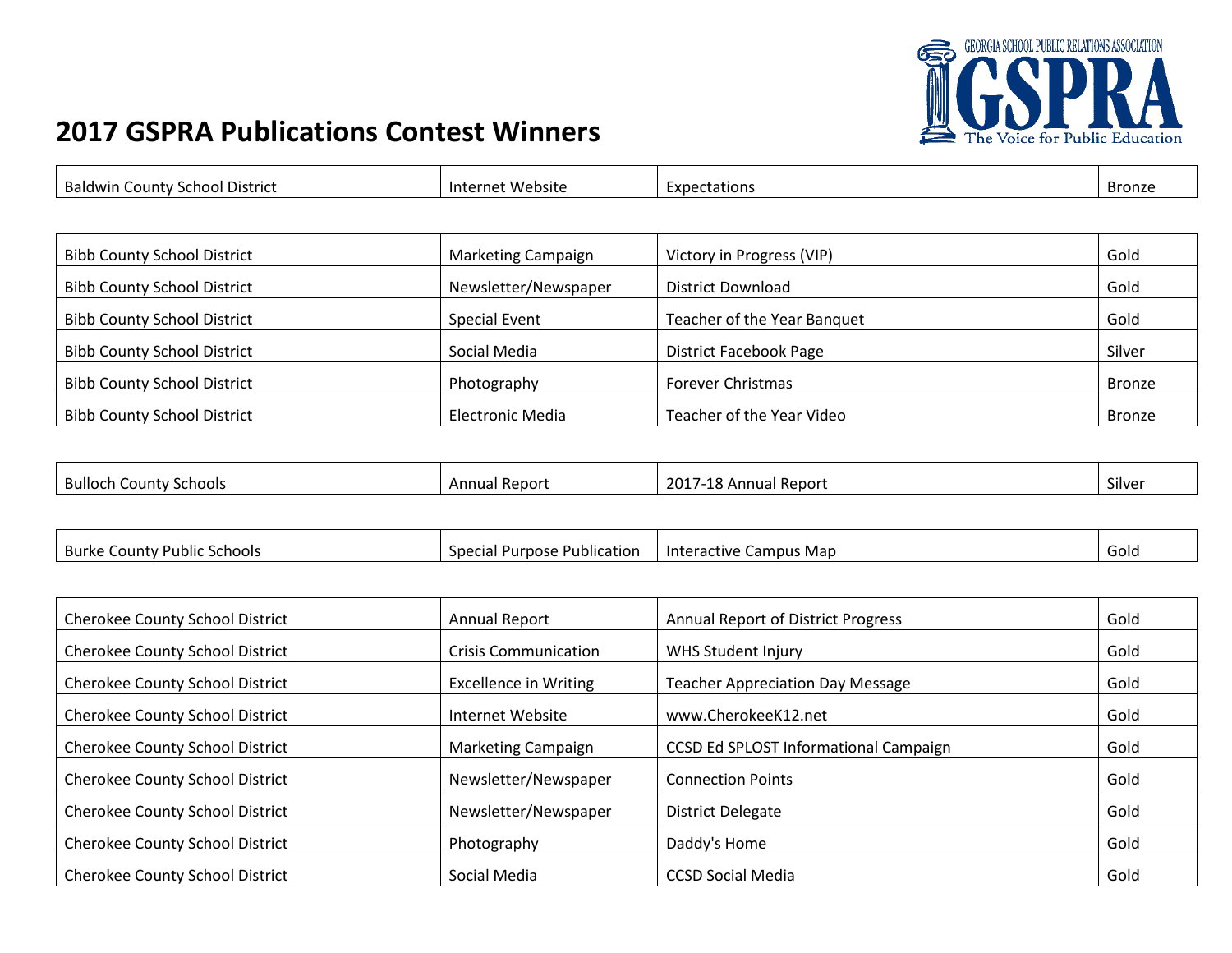| Cherokee County School District        | <b>Special Event</b>               | 2017 Legacy Makers                          | Gold          |
|----------------------------------------|------------------------------------|---------------------------------------------|---------------|
| <b>Cherokee County School District</b> | <b>Special Event</b>               | Partner of the Year/Volunteer of the Year   | Gold          |
| <b>Cherokee County School District</b> | <b>Electronic Media</b>            | To Close or Not To Close: Inclement Weather | Silver        |
| Cherokee County School District        | <b>Excellence in Writing</b>       | <b>Back-to-School Message</b>               | Silver        |
| <b>Cherokee County School District</b> | Photography                        | Hugs and High Fives                         | Silver        |
| <b>Cherokee County School District</b> | <b>Special Purpose Publication</b> | CCSD FY 2018 Budget                         | Silver        |
| <b>Cherokee County School District</b> | <b>Special Purpose Publication</b> | First Day Facts                             | <b>Bronze</b> |

| <b>Clayton County Public Schools</b> | Electronic Media                   | <b>Connecting Our Community</b>       | Gold   |
|--------------------------------------|------------------------------------|---------------------------------------|--------|
| Clayton County Public Schools        | Electronic Media                   | <b>STEM Teachers Cave Exploration</b> | Silver |
| <b>Clayton County Public Schools</b> | Electronic Media                   | Certified Teacher Job Fair            | Silver |
| <b>Clayton County Public Schools</b> | <b>Special Purpose Publication</b> | Clayton PROUD                         | Silver |

| Cobb County School District | <b>Excellence in Writing</b> | Russell Elementary Students Launch Into Space        | Gold   |
|-----------------------------|------------------------------|------------------------------------------------------|--------|
| Cobb County School District | Newsletter/Newspaper         | Cobb County School District Magazine                 | Gold   |
| Cobb County School District | Photography                  | Awtrey Middle School Hosts "Eggstravaganza"          | Gold   |
| Cobb County School District | <b>Excellence in Writing</b> | Barber Middle School Holds 9/11 Remembrance Ceremony | Silver |
| Cobb County School District | Internet Website             | Cobb County School District Website                  | Silver |

| Douglas County School System | Calendar                           | Refrigerator Calendar                     | Gold   |
|------------------------------|------------------------------------|-------------------------------------------|--------|
| Douglas County School System | Calendar                           | Planner Calendar                          | Gold   |
| Douglas County School System | <b>Special Purpose Publication</b> | <b>Accomplishments Brochure</b>           | Gold   |
| Douglas County School System | <b>Annual Report</b>               | 2015-2016 Annual Report                   | Silver |
| Douglas County School System | <b>Excellence in Writing</b>       | Castlin Earns Bronze in Rio Olympic Games | Silver |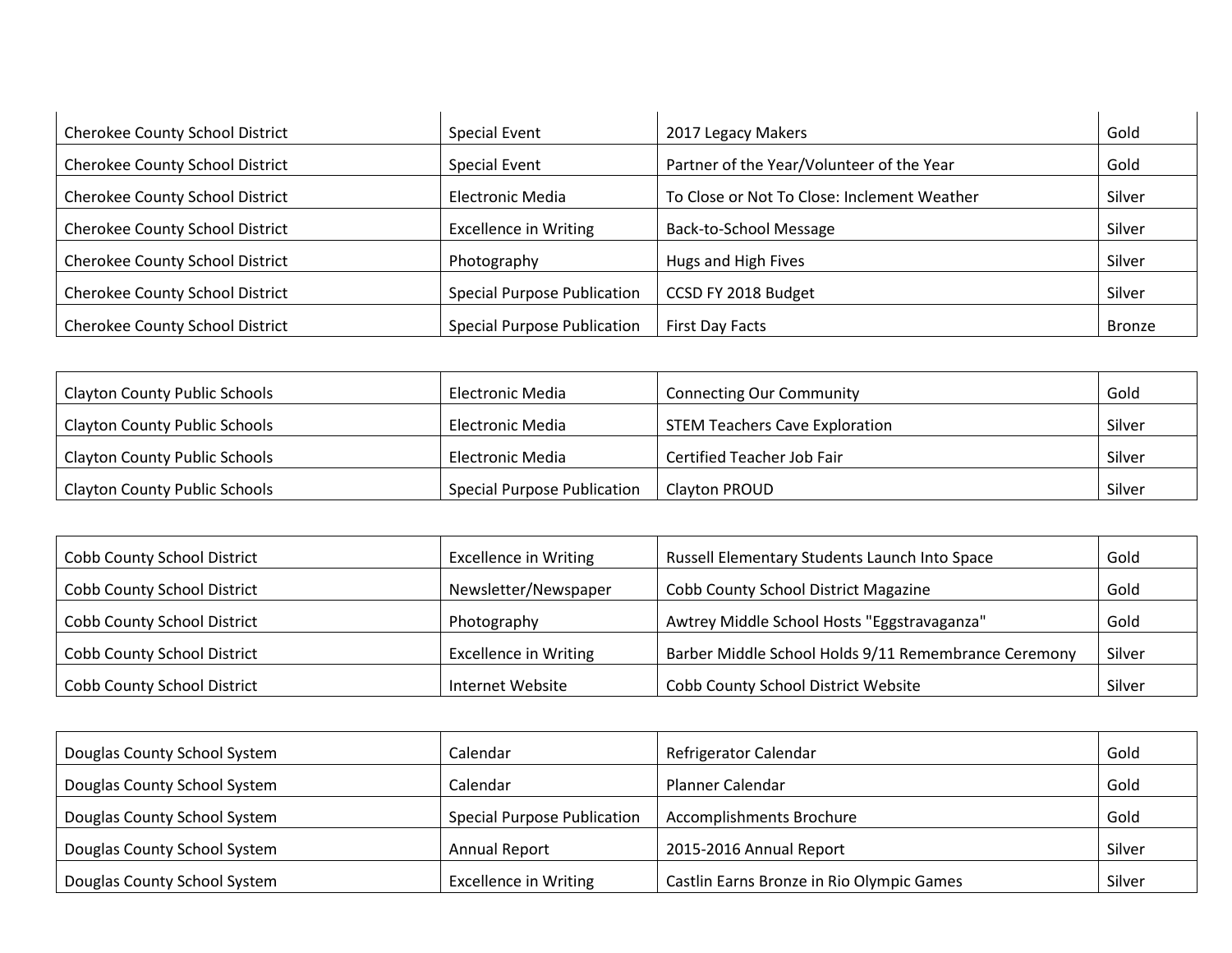| Douglas County School System | <b>Excellence in Writing</b> | <b>Computer Science For All</b>           | Silver        |
|------------------------------|------------------------------|-------------------------------------------|---------------|
| Douglas County School System | <b>Excellence in Writing</b> | Chopped Junior                            | Silver        |
| Douglas County School System | Internet Website             | DCSS Web Site                             | <b>Bronze</b> |
| Douglas County School System | Photography                  | 2017 Georgia Teacher of the Year Photo    | Bronze        |
| Douglas County School System | Photography                  | 2016-2017 Teacher of the Year Photo       | <b>Bronze</b> |
| Douglas County School System | <b>Excellence in Writing</b> | Elementary Students Design Prosthetic Arm | <b>Bronze</b> |

| Dublin City Schools | <b>Excellence in Writing</b>       | DCS, FVSU Discuss Partnership Projects                   | Gold   |
|---------------------|------------------------------------|----------------------------------------------------------|--------|
| Dublin City Schools | <b>Excellence in Writing</b>       | <b>Homeward Bound</b>                                    | Gold   |
| Dublin City Schools | <b>Excellence in Writing</b>       | <b>Community Readers</b>                                 | Gold   |
| Dublin City Schools | Photography                        | First Day of School                                      | Gold   |
| Dublin City Schools | Photography                        | Dawn of a New Day                                        | Gold   |
| Dublin City Schools | Electronic Media                   | DHS Honor Grads: A Class of Their Own                    | Silver |
| Dublin City Schools | Electronic Media                   | Welcome to the Fifth Grade Academy                       | Silver |
| Dublin City Schools | <b>Excellence in Writing</b>       | Man With a Plan                                          | Silver |
| Dublin City Schools | <b>Excellence in Writing</b>       | A Fortnight in Harvard                                   | Silver |
| Dublin City Schools | <b>Excellence in Writing</b>       | <b>Broad Strokes</b>                                     | Silver |
| Dublin City Schools | <b>Special Purpose Publication</b> | District Goals Banner                                    | Silver |
| Dublin City Schools | Electronic Media                   | Susie Dasher Students "STEAM" Ahead With Simple Machines | Bronze |

| <b>Forsyth County Schools</b> | Electronic Media             | School Welcome Videos  | Gold |
|-------------------------------|------------------------------|------------------------|------|
| <b>Forsyth County Schools</b> | <b>Excellence in Writing</b> | State of the Community | Gold |
| <b>Forsyth County Schools</b> | Image/Identity Package       | A.C.E. Logo Revision   | Gold |
| <b>Forsyth County Schools</b> | Image/Identity Package       | Learner Profile Update | Gold |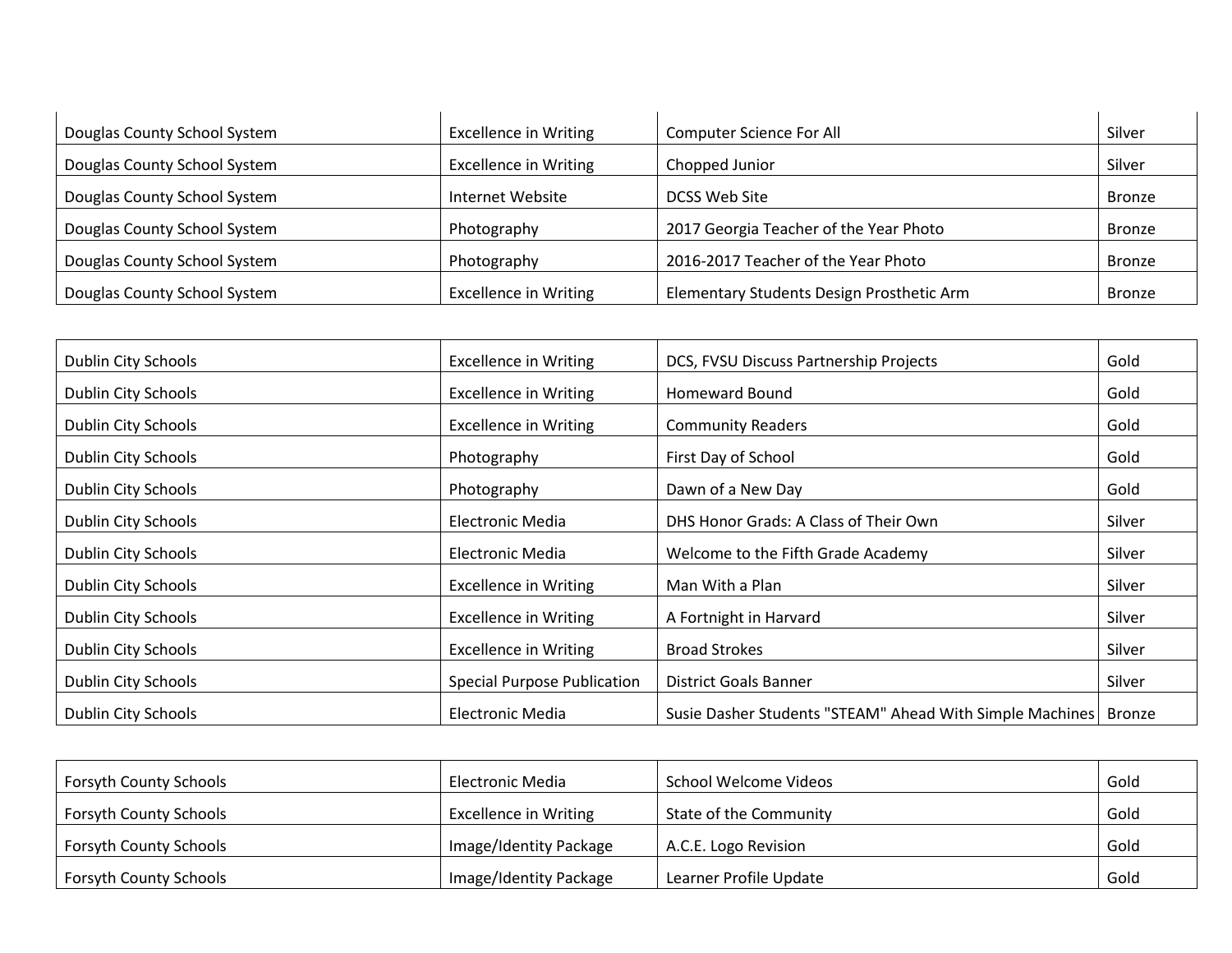| <b>Forsyth County Schools</b> | Image/Identity Package | Alliance Logos                   | Gold          |
|-------------------------------|------------------------|----------------------------------|---------------|
| <b>Forsyth County Schools</b> | Marketing Campaign     | 2017-22 Strategic Plan           | Gold          |
| <b>Forsyth County Schools</b> | Marketing Campaign     | 2016 Ballot Issues               | Gold          |
| <b>Forsyth County Schools</b> | Marketing Campaign     | <b>Education Foundation</b>      | Gold          |
| <b>Forsyth County Schools</b> | Marketing Campaign     | Salute                           | Gold          |
| <b>Forsyth County Schools</b> | <b>Special Event</b>   | <b>Celebration of Excellence</b> | Gold          |
| <b>Forsyth County Schools</b> | <b>Annual Report</b>   | State of the Schools             | <b>Bronze</b> |

| Georgia Department of Education              | Marketing Campaign        | <b>ESSA Communications Plan</b>               | Gold |
|----------------------------------------------|---------------------------|-----------------------------------------------|------|
| <sup>1</sup> Georgia Department of Education | <b>Marketing Campaign</b> | L4: Literacy for Learning, Living and Leading | Gold |

| ' Georgia Partnership for Excellence in Education | Special Event               | Media Symposium              | Gold |
|---------------------------------------------------|-----------------------------|------------------------------|------|
| ' Georgia Partnership for Excellence in Education | Special Purpose Publication | Top Ten Issues to Watch 2017 | Gold |

| Greene County School System | Special Purpose Publication | GCSS Goes Back to School | Gold   |
|-----------------------------|-----------------------------|--------------------------|--------|
| Greene County School System | Handbook                    | Student Handbook         | Silver |

| <b>Griffin-Spalding County Schools</b> | Calendar                           | GSCS 2017-18 Calendar                                 | Gold   |
|----------------------------------------|------------------------------------|-------------------------------------------------------|--------|
| <b>Griffin-Spalding County Schools</b> | Electronic Media                   | GSCS Can't Stop the Feeling Video                     | Gold   |
| <b>Griffin-Spalding County Schools</b> | Newsletter/Newspaper               | <b>GSCS Communicator Weekly Employee E-Newsletter</b> | Gold   |
| <b>Griffin-Spalding County Schools</b> | <b>Special Purpose Publication</b> | <b>Student Today, Educator Tomorrow</b>               | Silver |
| <b>Griffin-Spalding County Schools</b> | <b>Annual Report</b>               | 2016-17 Annual Report                                 | Silver |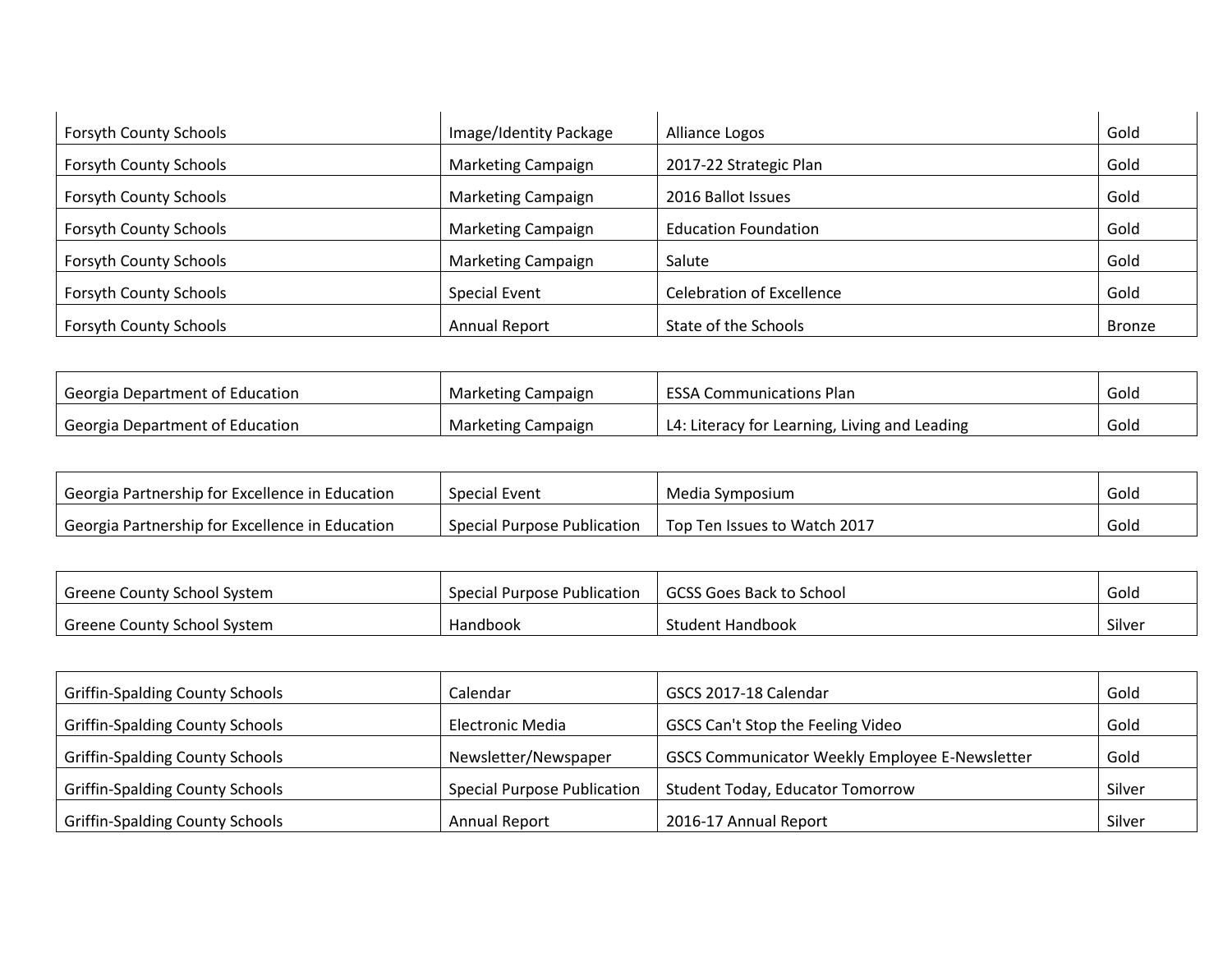| <b>Gwinnett County Public Schools</b> | Electronic Media                   | Jamie Lynn McFarland, Teacher of the Year               | Gold          |
|---------------------------------------|------------------------------------|---------------------------------------------------------|---------------|
| <b>Gwinnett County Public Schools</b> | <b>Excellence in Writing</b>       | Students Form Friendships In Lunch Group                | Gold          |
| <b>Gwinnett County Public Schools</b> | <b>Excellence in Writing</b>       | These Girls Have IT                                     | Gold          |
| <b>Gwinnett County Public Schools</b> | <b>Excellence in Writing</b>       | CHHS, Liberian Students Share STEM, Cultural Connection | Gold          |
| <b>Gwinnett County Public Schools</b> | Internet Website                   | The Promise of Gwinnett Website                         | Gold          |
| <b>Gwinnett County Public Schools</b> | <b>Special Purpose Publication</b> | <b>Gwinnett Grows Bookmark</b>                          | Gold          |
| <b>Gwinnett County Public Schools</b> | <b>Special Purpose Publication</b> | eClass: The Transformed Classroom                       | Gold          |
| <b>Gwinnett County Public Schools</b> | <b>Special Purpose Publication</b> | Celebrating Class of 2017 Magazine                      | Gold          |
| <b>Gwinnett County Public Schools</b> | <b>Special Purpose Publication</b> | <b>GCPS Pride Points Infographic</b>                    | Silver        |
| <b>Gwinnett County Public Schools</b> | <b>Special Purpose Publication</b> | Branch Out! Bookmark                                    | Silver        |
| <b>Gwinnett County Public Schools</b> | Photography                        | Senior Tug of War                                       | Silver        |
| <b>Gwinnett County Public Schools</b> | Photography                        | Can't Wait for Friday Night Lights                      | <b>Bronze</b> |

| <b>Henry County Schools</b>                    | <b>Excellence in Writing</b> | Horsepower in the Water                     | Silver        |
|------------------------------------------------|------------------------------|---------------------------------------------|---------------|
| <b>Henry County Schools</b>                    | Calendar                     | School Calendar and Important Phone Numbers | Silver        |
| <b>Henry County Schools</b>                    | Internet Website             | Henry County Schools New Website            | Silver        |
| <b>Henry County Schools</b>                    | Social Media                 | Facebook for Transparency of Board Meetings | Silver        |
| Henry County Schools and Newton County Schools | Special Event                | Extreme Sportsmanship                       | Silver        |
| <b>Henry County Schools</b>                    | <b>Excellence in Writing</b> | <b>Money Matters</b>                        | <b>Bronze</b> |
| <b>Henry County Schools</b>                    | <b>Excellence in Writing</b> | Everyone's Cheerleader                      | <b>Bronze</b> |

| Houston County Board of Education        | Electronic Media   | A Day in Pre-K                      | Gold |
|------------------------------------------|--------------------|-------------------------------------|------|
| <b>Houston County Board of Education</b> | Marketing Campaign | Value of Advanced Placement Classes | Gold |
| <b>Houston County Board of Education</b> | Marketing Campaign | <b>Human Resources Recruitment</b>  | Gold |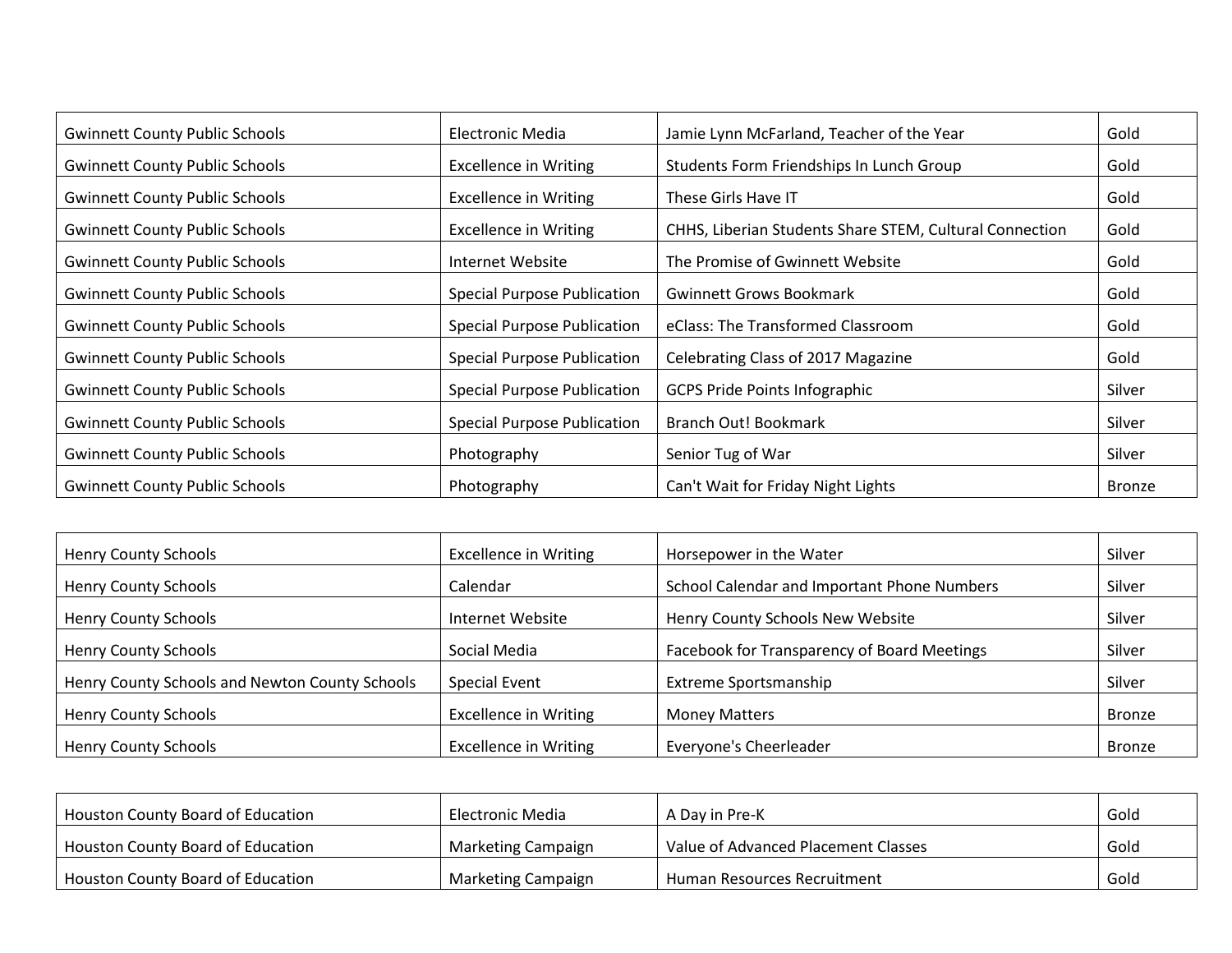| Houston County Board of Education | Special Event                      | Grand Opening of New Stadium -- Freedom Field            | Gold   |
|-----------------------------------|------------------------------------|----------------------------------------------------------|--------|
| Houston County Board of Education | Special Event                      | Industrial Maintenance Program Ribbon-Cutting/Open House | Gold   |
| Houston County Board of Education | <b>Special Purpose Publication</b> | <b>HCBOE Graduation Infographic</b>                      | Gold   |
| Houston County Board of Education | Electronic Media                   | <b>Meet Our Principals</b>                               | Silver |
| Houston County Board of Education | Electronic Media                   | Graduate Spotlights for the Class of 2017                | Silver |
| Houston County Board of Education | Photography                        | Board Members at Freedom Field                           | Silver |

| Jackson County School System | <b>Excellence in Writing</b> | Benton Students Writing Their Way Into History              | Gold   |
|------------------------------|------------------------------|-------------------------------------------------------------|--------|
| Jackson County School System | <b>Marketing Campaign</b>    | Excellence In Service Program PR                            | Gold   |
| Jackson County School System | <b>Excellence in Writing</b> | Award-Winning Service Offers Prizes for Breakfast This Week | Silver |
| Jackson County School System | <b>Excellence in Writing</b> | JCCHS Ranked Among "Most Challenging"                       | silver |

| Lowndes County Schools | Special Purpose Publication | One Lowndes Magazine      | Gold   |
|------------------------|-----------------------------|---------------------------|--------|
| Lowndes County Schools | Handbook                    | Student & Parent Handbook | Silver |

| Newton County School System                    | <b>Annual Report</b>               | NCSS 2015-2016 Annual Report              | Gold   |
|------------------------------------------------|------------------------------------|-------------------------------------------|--------|
| Newton County School System                    | Photography                        | Class Act                                 | Gold   |
| Newton County School System                    | <b>Special Purpose Publication</b> | <b>Attendance Matters</b>                 | Gold   |
| Newton County School System                    | <b>Special Purpose Publication</b> | The NCSS Inbox                            | Gold   |
| Newton County School System                    | <b>Special Purpose Publication</b> | <b>NCSS Parent Guide to School Safety</b> | Gold   |
| Newton County School System                    | <b>Special Purpose Publication</b> | <b>NCSS BOE Brochure</b>                  | Gold   |
| Newton County School System                    | <b>Excellence in Writing</b>       | Alumni Spotlight: Akeem Hunt              | Silver |
| Newton County School System                    | <b>Excellence in Writing</b>       | Alumni Spotlight: Sheldon Rankins         | Silver |
| Newton County Schools and Henry County Schools | Special Event                      | <b>Extreme Sportsmanship</b>              | Silver |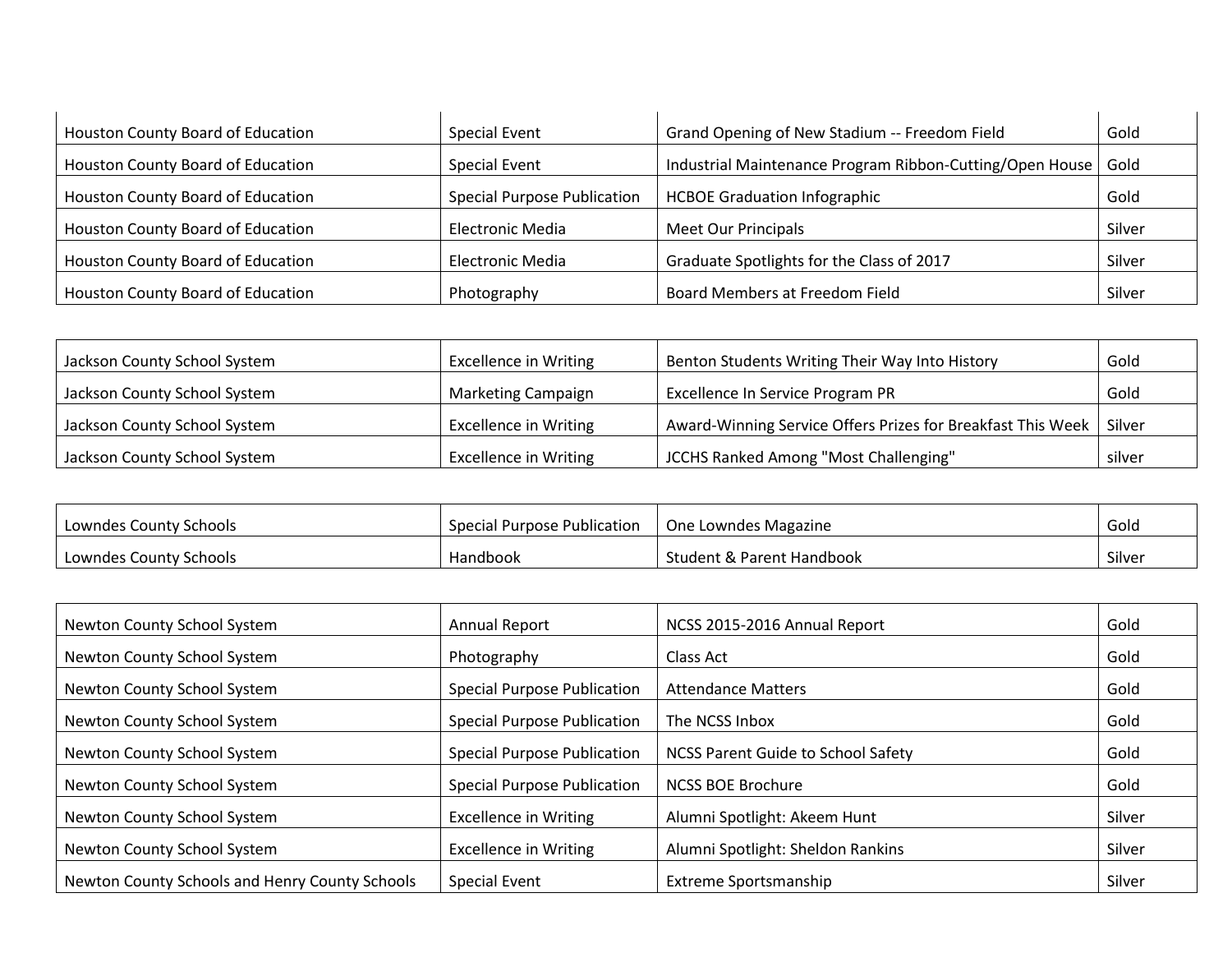| <b>Richmond County School System</b> | <b>Annual Report</b>               | Richmond County School System 2016 Annual Report | Gold   |
|--------------------------------------|------------------------------------|--------------------------------------------------|--------|
| <b>Richmond County School System</b> | Electronic Media                   | RCSS Back to School Video                        | Gold   |
| <b>Richmond County School System</b> | <b>Excellence in Writing</b>       | Joint Military Ball Speech                       | Gold   |
| <b>Richmond County School System</b> | Newsletter/Newspaper               | The Bulletin Newsletter                          | Gold   |
| <b>Richmond County School System</b> | Photography                        | Spark My Imagination                             | Gold   |
| <b>Richmond County School System</b> | Photography                        | What Does My Future Hold?                        | Silver |
| <b>Richmond County School System</b> | <b>Special Purpose Publication</b> | Four the Future Advertisement                    | Silver |

| Rockdale County Public Schools | <b>Special Event</b>      | Parent Academy and Strategic Planning Community Engagement | Gold          |
|--------------------------------|---------------------------|------------------------------------------------------------|---------------|
| Rockdale County Public Schools | <b>Marketing Campaign</b> | Recruiting World-Class Teachers and Employees              | Gold          |
| Rockdale County Public Schools | Photography               | Let Me Be Brave                                            | Gold          |
| Rockdale County Public Schools | Photography               | #AirGreg                                                   | Gold          |
| Rockdale County Public Schools | Internet Website          | rockdaleschools.org                                        | <b>Bronze</b> |

| <b>Tift County Schools</b> | <b>Marketing Campaign</b> | Tift Academy - For All the Right Reasons    | Gold          |
|----------------------------|---------------------------|---------------------------------------------|---------------|
| <b>Tift County Schools</b> | Photography               | Jump!                                       | Gold          |
| <b>Tift County Schools</b> | Photography               | Down on the Farm                            | Silver        |
| <b>Tift County Schools</b> | Image/Identity Package    | Tift County Schools Identity/Branding Guide | Silver        |
| <b>Tift County Schools</b> | Internet Website          | <b>Tift County Schools Website</b>          | <b>Bronze</b> |
| <b>Tift County Schools</b> | Photography               | <b>Graduation Day</b>                       | <b>Bronze</b> |

| Twiggs<br>Schools<br>∪ounty '<br>, Public | . .<br>' Purpose .<br><b>Specia</b><br>e Publication | $5$ rom $\overline{a}$<br>Anvwhere<br>Here | $\sim$<br><b>Silver</b> |
|-------------------------------------------|------------------------------------------------------|--------------------------------------------|-------------------------|
|                                           | Uld.                                                 |                                            |                         |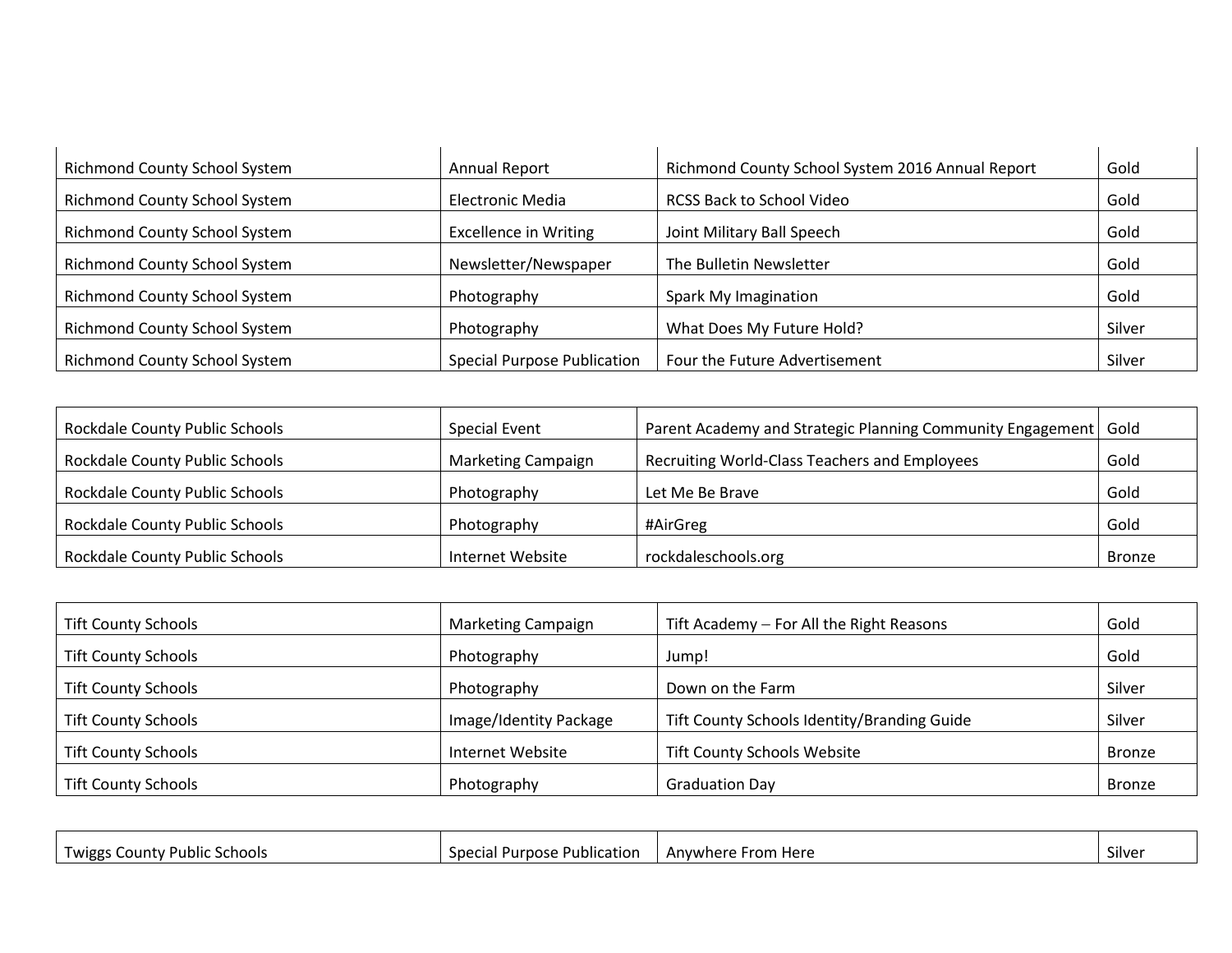| Valdosta City Schools | Handbook                           | Valdosta City Schools Code of Student Conduct | Gold   |
|-----------------------|------------------------------------|-----------------------------------------------|--------|
| Valdosta City Schools | <b>Special Purpose Publication</b> | Valdosta City Schools Facts & Figures         | Gold   |
| Valdosta City Schools | <b>Special Purpose Publication</b> | Imagine the Possibilities                     | Gold   |
| Valdosta High School  | Photography                        | Old and Young, We All Love the Wildcats       | Silver |
| Valdosta City Schools | Internet Website                   | www.gocats.org                                | Bronze |

| Walton County School District | Electronic Media | Why Walton?                                       | Gold   |
|-------------------------------|------------------|---------------------------------------------------|--------|
| Walton County School District | Internet Website | WCSD Website Redesign                             | Gold   |
| Walton County School District | Social Media     | <b>Walton County School District Social Media</b> | Silver |